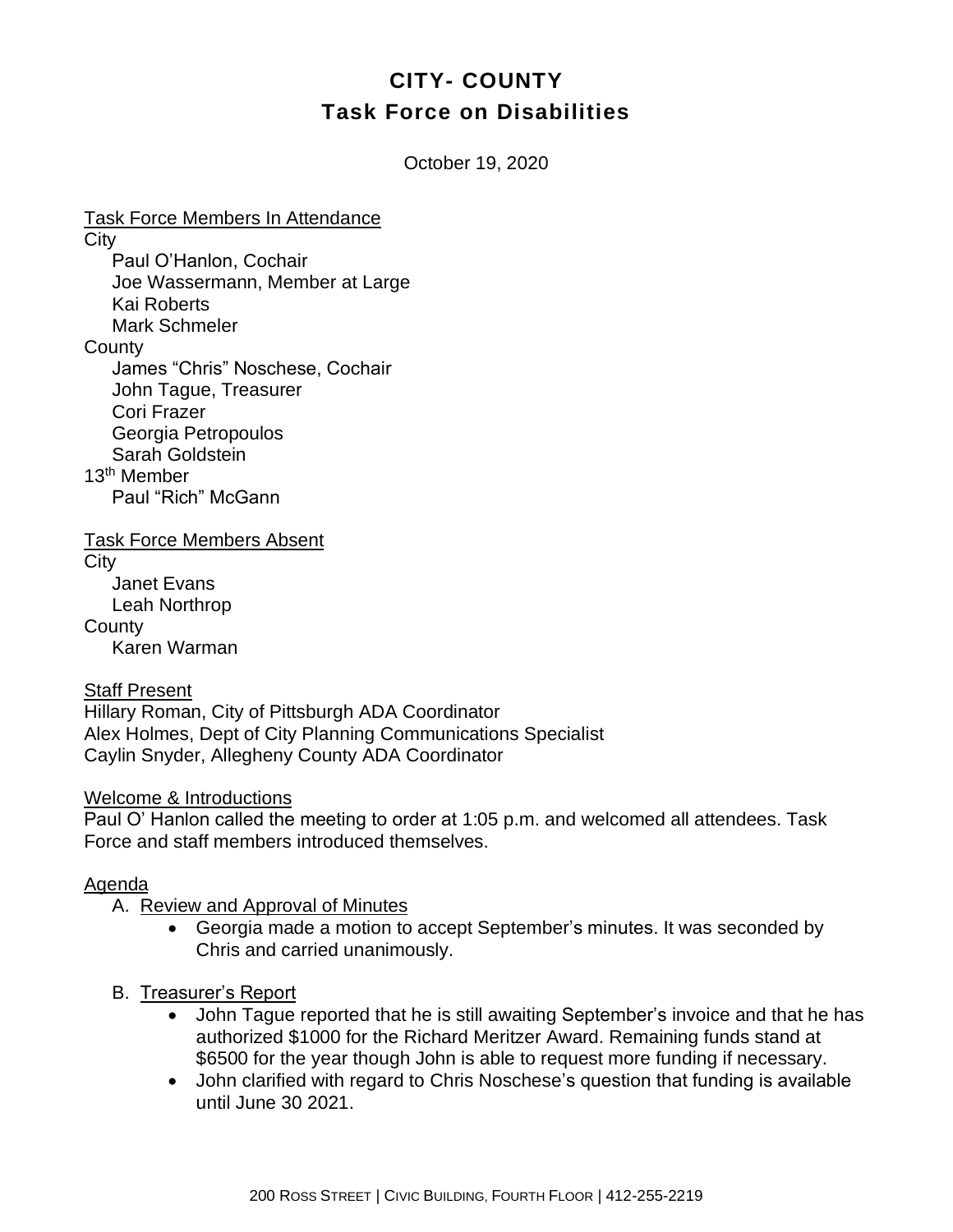### C. Review monthly meeting time, continuing discussion

- Hillary Roman summarized the discussion from last month's meeting about moving the CCTFD meeting time to accommodate one of the new members. The group last proposed meeting from 2:00 p.m.- 4:00 p.m. instead of the current time, 1:00 p.m.- 3:00 p.m. Hillary provided that she and Director Dash investigated whether they would be able to change the time under Sunshine Act restrictions and CCTFD guidelines. The Law Dept. at the City concluded that the Task Force is permitted to change their meeting time under their own consensus.
- Chris asked whether changing the meeting time was necessary and wondered whether Leah couldn't simply join into the ongoing meeting a little late.
- Rich McGann observed that virtual meeting times are more flexible than inperson events and might not be a problem.
- Paul moved to change the meeting time to 2:00 p.m.- 4:00 p.m. Rich seconded the movement and it carried unanimously.

### D. Voter outreach: Kane Hospitals and County Jail

- Paul introduced the topic of voters rights in nursing and care homes. He discussed the letter he sent to the state, which was responded to but not substantively. The letter was covered by PublicSouce and was also referenced in the Washington Post.
- Paul is specifically interested in an update from the County on voter outreach in Kane Hospitals and the County Jail.
- Rich reported that when his ballot came, it was not in an accessible format for him.
- Caylin Snyder provided that she reached out to the Elections Division about the County Jail and Kane facilities. She was informed that representatives were sent to register voters and supply absentee applications for all eligible voters. The representatives were not permitted to enter hospitals and staff members told the County that they would assist residents with voting needs.
- Caylin reminded the group that today is the last day to register to vote and the last day for a mail-in application is October  $27<sup>th</sup>$  at 5:00 p.m.
- Caylin responded to Rich and John's concern about accessible voting, supplying information about accessible ballots online. She offered to follow-up with the Elections Division to get more information for Rich.
- Caylin also updated the group that voters can also now utilize an authorization form that allows for a representative to return a person's ballot for them. This form is available at votespa.com.
- Chris raised a concern about having received a mail-in ballot that he did not request. This worried him because of a news story claiming that 360,000 ballots were discarded over fears of duplicates that had been mailed. He contacted the Elections Division and was assured that this would not be a problem, but he feels the County is overwhelmed.
- John corrected Chris's earlier statement, saying that the number of discarded ballots was actually 28,000. Monica Tuttle, a Service Coordinator for the County added that to her knowledge the number was 28,000 and provided a news article verifying this information. Paul provided that the larger figure is actually the statewide figure.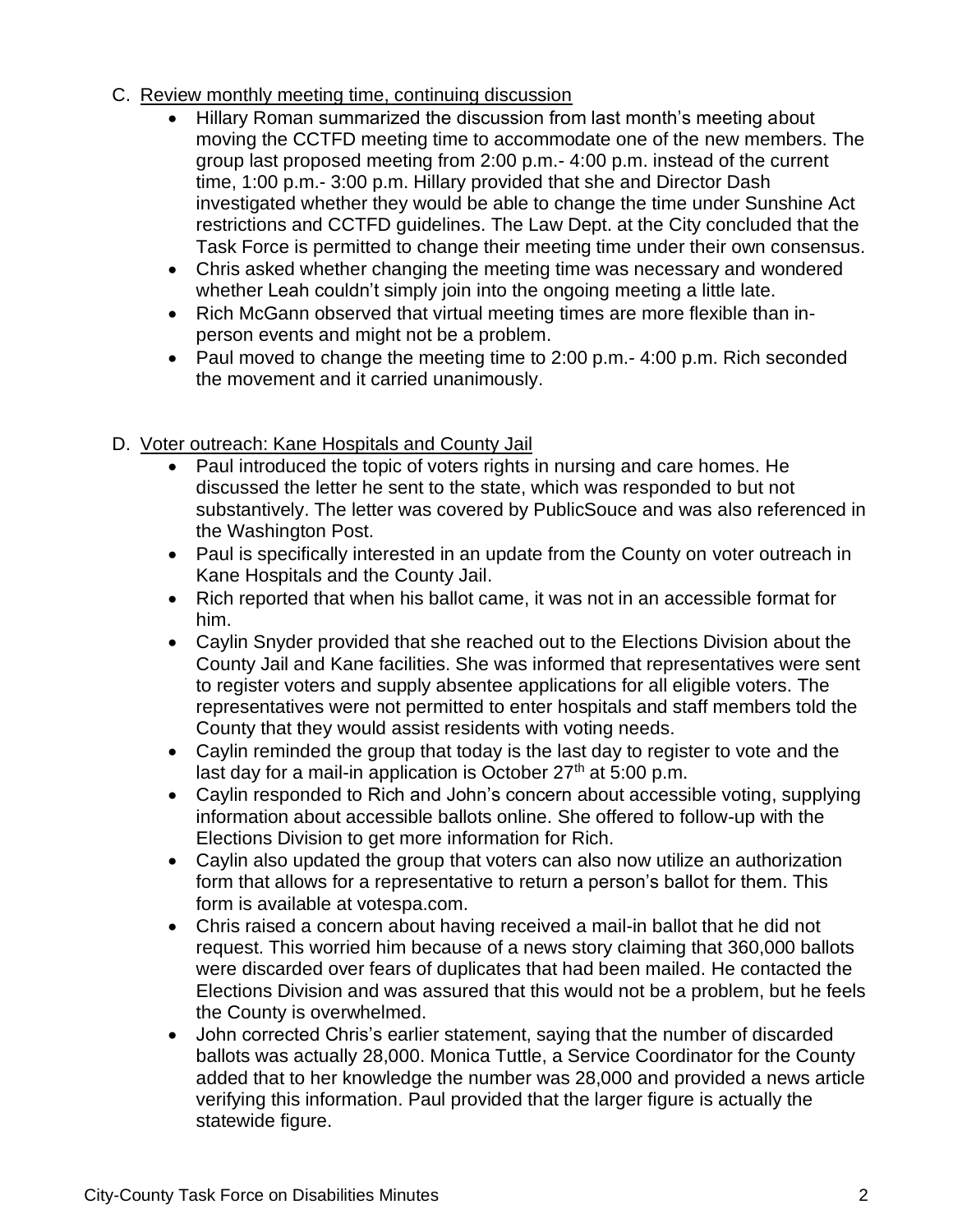- Sarah Goldstein contributed that she submitted her mail-in ballot easily and without consequence
- E. "Small Differences" recordkeeping and planning
	- John asked for authorization from the group to pay for the film's footage to be organized and preserved on a hard drive in order to be donated to the Western PA Disability History and Action Consortium for safe-keeping and future use.
	- John added that there is a concern that the film would be donated to the University of Wisconsin, so it is important that the CCTFD ensure they preserve their own access to the film.
	- Chris asked for clarification on where the money for this project comes from. Paul responded that this particular funding stream comes from the proceeds of the original film, which were intended to go toward a sequel. Chris said that he was never made aware of this money and would like he would like a regular report about this funding stream to have a complete understanding about Task Force funds.
	- Paul and John replied that the money isn't intended for general operational purposes, and therefore shouldn't be considered for other kinds of CCTFD business.
	- A motion was made by John to authorize funding for the project, it was seconded by Joe and carried unanimously.
- F. Richard Meritzer Award winner announcement
	- John announced the winner of the second annual Richard Meritzer Award of \$1000 to Oakland for All, Access and Beyond.
	- Georgia Petropoulos accepted the award, thanking the CCTFD on behalf of Oakland for All. She asked for recommendation on relaying this information to the group. John said that he would help to coordinate an announcement.
- G. Jennifer Szweda Jordan: All-Abilities Media Project
	- Paul introduced Jennifer Szweda Jordan. Jennifer publishes Unabridged Press, a news outlet that focuses on issues that affect the disability community. She also directs a nonprofit organization called the All-Abilities Media Project. The Center for Innovation at Point Park University sponsors the project.
	- Jennifer showed several video clips produced by the All-Abilities Media Project and discussed the various formats the organization has invested in. These include podcast, literature, and video production.
	- Rich brought up the fact that podcasts are not accessible. Jennifer responded that there are transcripts available for some of them. She also said that they wouldn't do a future podcast without a plan for including transcripts.
	- Jennifer talked about some of the guests she's had on her podcast and the topics discussed. She clarified that the All-Abilities Media Project is not an advocacy organization, rather it is a platform for discussion of issues that affect people with disabilities.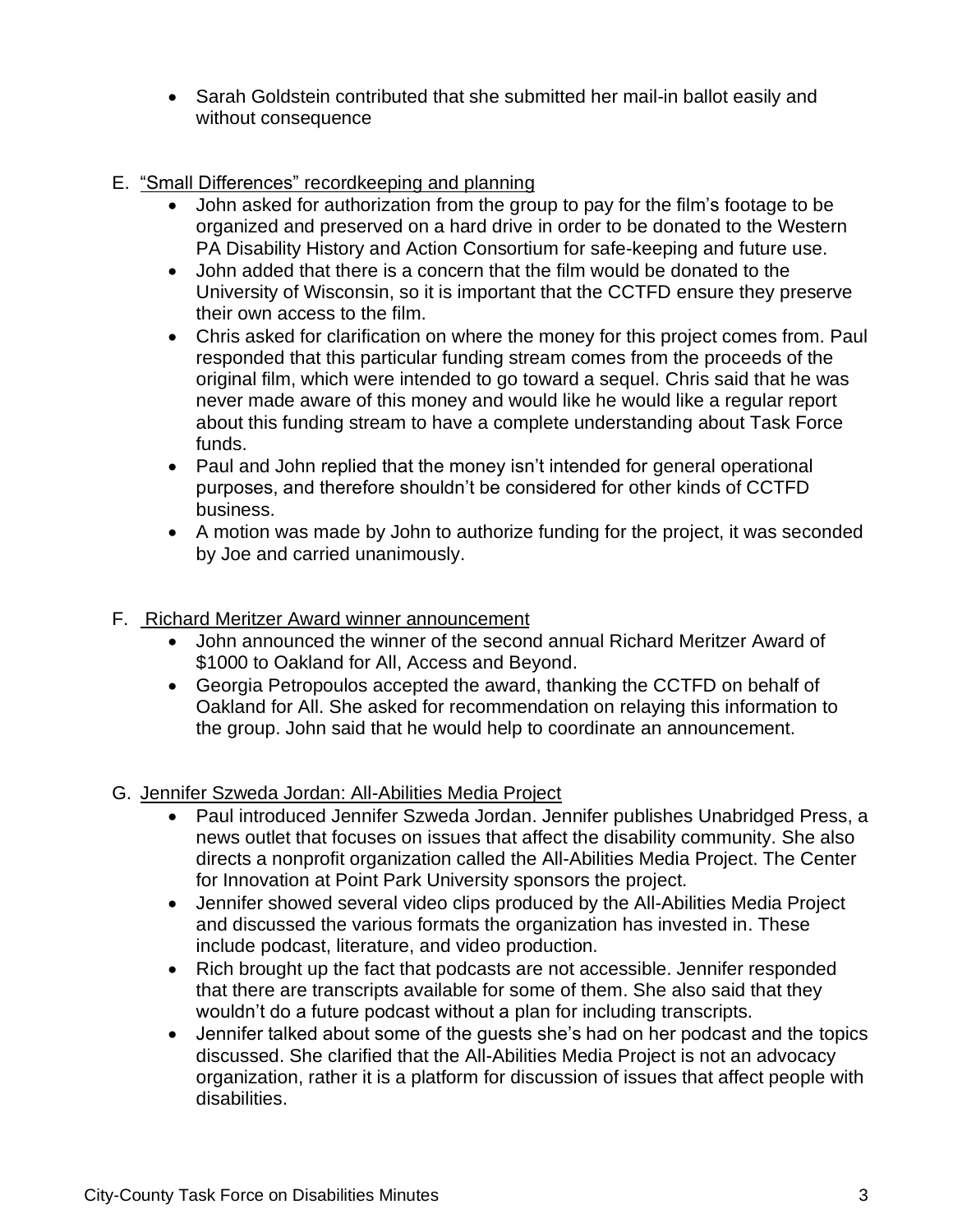- The All-Abilities Media Project was recently granted \$20,000 from the FISA Foundation for capacity-building.
- They will soon be online at allabilitiesmedia.org.
- Sarah asked whether the podcasts feature people of all age groups. Jennifer replied that they mostly focus on people of working age.
- Paul praised the All-Abilities Media Project and asked both what the larger vision is for the project and how the CCTFD could support it. Jennifer responded that she hopes to have a call to action soon.

## H. Disability Service Facilitators Q&A

- Joe Wasserman asked to add further questions about the Disability Service Facilitator (DSF) program, which had been discussed in September, to the agenda.
- Hillary summarized the program's intent, which is to increase quality and efficiency of services for people with disabilities in the City. Similar programs exist in many larger cities, and she is pleased that she was able to have it supported by Director Dash and adopted by Mayor Peduto for the City of Pittsburgh.
- She answered Joe's questions about the program, clarifying that there will be one permanent staff member from each City department appointed to the role.
- She said that she will be leading broad ADA trainings with the larger group and then individualized trainings more finely geared to each individual DSF's role within the City. All DSFs will gain an understanding of how their work impacts people with disabilities.
- Hillary is hoping to have trainings begin in early 2021.
- I. Bus Rapid Transit (BRT) accessibility concerns
	- Paul introduced his concerns surrounding the BRT project. Chief among them is a worry about the loss of accessible midblock parking between Oakland and downtown.
	- Paul shared a graphic that shows a scenario where a person in a wheelchair is trying to cross a complex intersection.
	- Paul suggested that the City implement midblock reserved spaces for paratransit in these areas. He commented that having paratransit vehicles block the bus lane during pick-up and drop-off of passengers is a highly undesirable solution.
	- Chris expressed a concern for small businesses being cut off by the BRT. He suggested that perhaps a tunnel would provide a fitting solution for these problems.
	- Rich said that he is concerned about blocking ambulance access for the hospitals and it also interested a Chris's tunnel proposal.
	- Paul refocused the conversation on disability access. He asked which entity is leading the initiative.
	- Hillary suggested inviting stakeholders from DOMI, the Port Authority, and perhaps the Parking Authority.
	- Georgia offered that the Port Authority is currently holding meetings among stakeholder groups. There are two opportunities to attend this meeting—Georgia